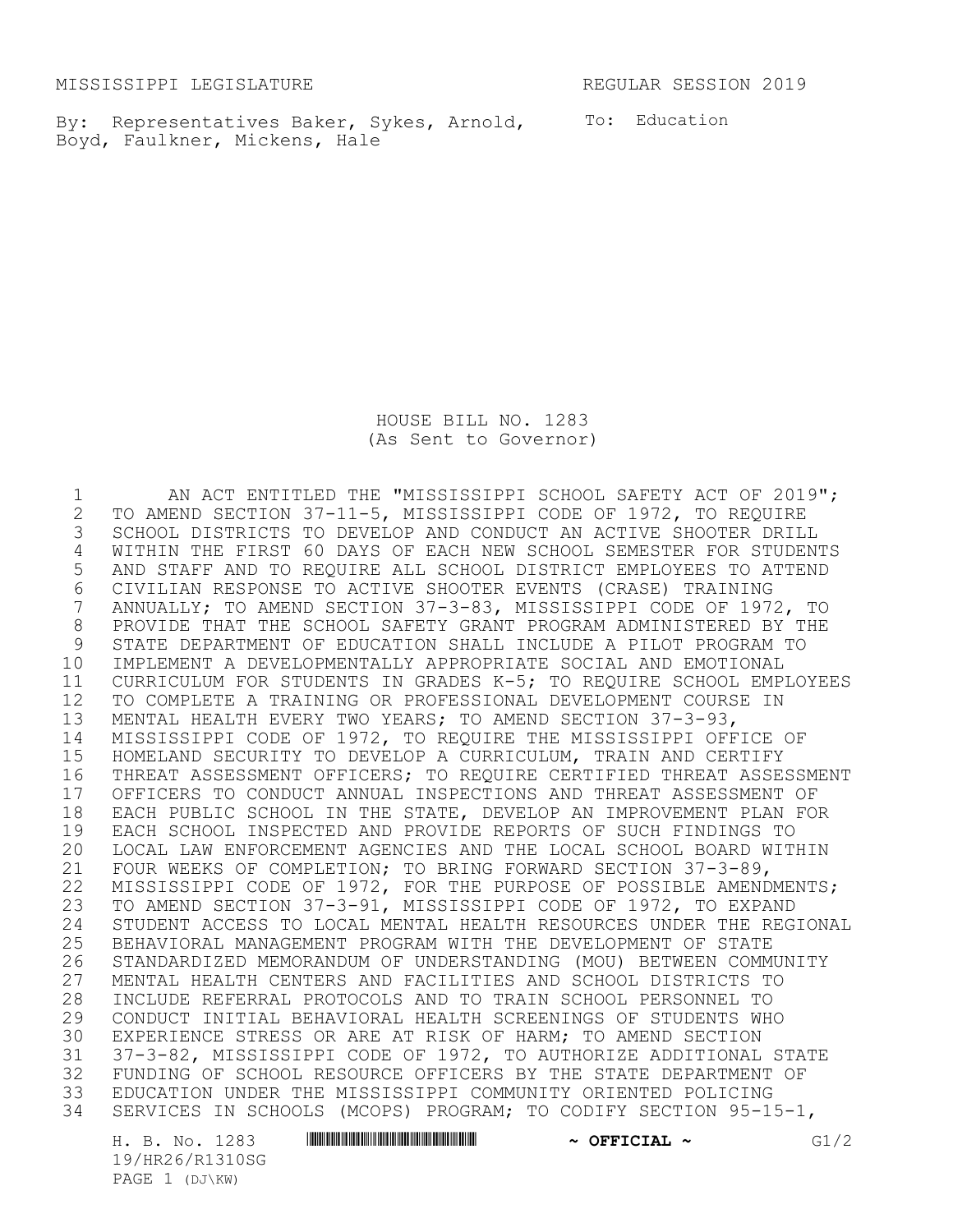MISSISSIPPI CODE OF 1972, TO AUTHORIZE THE STATE DEPARTMENT OF EDUCATION TO RAISE STATEWIDE AWARENESS REGARDING THE "SEE SOMETHING SAY SOMETHING ACT" AND PROVIDE IMMUNITY FROM LIABILITY FOR GOOD FAITH REPORTING OF SUSPICIOUS ACTIVITY OR BEHAVIOR; TO AMEND SECTION 45-1-2, MISSISSIPPI CODE OF 1972, TO DIRECT THE DEPARTMENT OF PUBLIC SAFETY TO ESTABLISH THE MISSISSIPPI ANALYSIS AND INFORMATION CENTER (MSAIC FUSION CENTER) IN THE OFFICE OF HOMELAND SECURITY AND TO EMPLOY REGIONAL ANALYSTS DEDICATED TO STATEWIDE SOCIAL MEDIA INTELLIGENCE PLATFORM THREATS AND THE DISSEMINATION OF SCHOOL SAFETY INFORMATION; AND FOR RELATED PURPOSES.

 BE IT ENACTED BY THE LEGISLATURE OF THE STATE OF MISSISSIPPI: **SECTION 1.** This act shall be entitled and may be cited as the "Mississippi School Safety Act of 2019."

 **SECTION 2.** Section 37-11-5, Mississippi Code of 1972, is amended as follows:

 37-11-5. It shall be the duty of the principals and teachers in all public school buildings to instruct the pupils in the methods of fire drills and to practice fire drills until all the pupils in the school are familiar with the methods of escape. Such fire drills shall be conducted often enough to keep such pupils well drilled. It shall be the further duty of such principals and teachers to instruct the pupils in all programs of emergency management as may be designated by the State Department of Education.

 (2) It shall be the further duty of such principals and teachers to develop and conduct an active shooter drill within the first sixty (60) days of each new school semester for students,

teachers and staff.

 **SECTION 3.** Section 37-3-83, Mississippi Code of 1972, is amended as follows:

H. B. No. 1283 \*HR26/R1310SG\* **~ OFFICIAL ~** 19/HR26/R1310SG PAGE 2 (DJ\KW)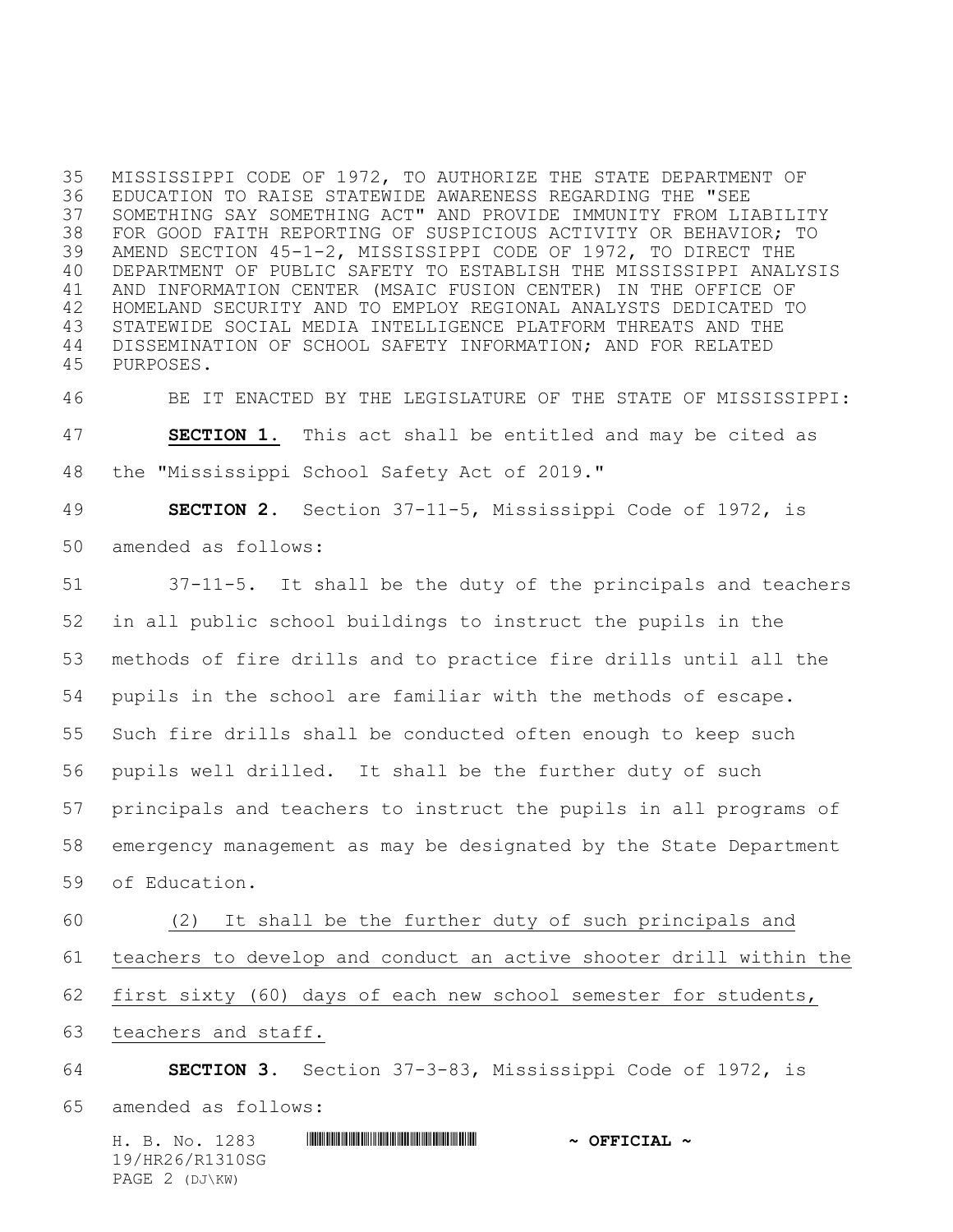37-3-83. (1) There is established within the State Department of Education, using only existing staff and resources, a School Safety Grant Program, available to all eligible public school districts, to assist in financing programs to provide school safety. However, no monies from the Temporary Assistance for Needy Families grant may be used for the School Safety Grant Program.

 (2) The school board of each school district, with the assistance of the State Department of Education School Safety Center, shall adopt a comprehensive local school district school safety plan and shall update the plan on an annual basis.

 (3) Subject to the extent of appropriations available, the School Safety Grant Program shall offer any of the following specific preventive services, and other additional services appropriate to the most current school district school safety plan:

82 (a) Metal detectors;

 (b) Video surveillance cameras, communications equipment and monitoring equipment for classrooms, school buildings, school grounds and school buses;

 (c) Crisis management/action teams responding to school violence;

 (d) Violence prevention training, conflict resolution training, behavioral stress training and other appropriate

H. B. No. 1283 \*HR26/R1310SG\* **~ OFFICIAL ~** 19/HR26/R1310SG PAGE 3 (DJ\KW)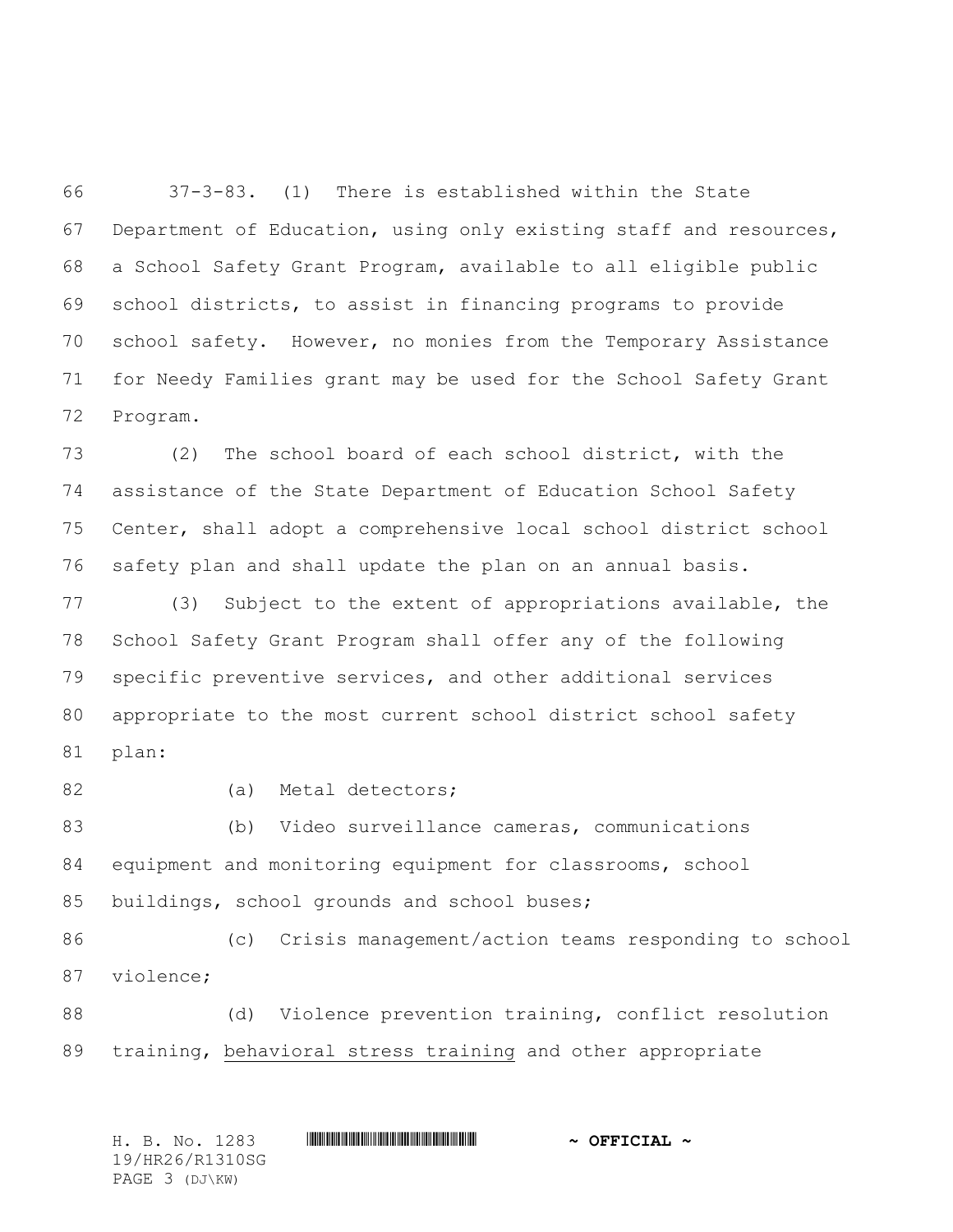training designated by the State Department of Education for 91 faculty and staff; and

(e) School safety personnel.

 (4) Each local school district of this state may annually apply for school safety grant funds subject to appropriations by the Legislature. School safety grants shall include a base grant amount plus an additional amount per student in average daily attendance in the school or school district. The base grant amount and amount per student shall be determined by the State Board of Education, subject to specific appropriation therefor by the Legislature. In order to be eligible for such program, each local school board desiring to participate shall apply to the State Department of Education by May 31 before the beginning of the applicable fiscal year on forms provided by the department, and shall be required to establish a local School Safety Task Force to involve members of the community in the school safety effort. The State Department of Education shall determine by July 1 of each succeeding year which local school districts have submitted approved applications for school safety grants.

 (5) As part of the School Safety Grant Program, the State Department of Education may conduct a pilot program to research the feasibility of using video camera equipment in the classroom to address the following:

 (a) Determine if video cameras in the classroom reduce student disciplinary problems;

H. B. No. 1283 **HIRNA-RANGE AND ALL AND A OFFICIAL ~** 19/HR26/R1310SG PAGE 4 (DJ\KW)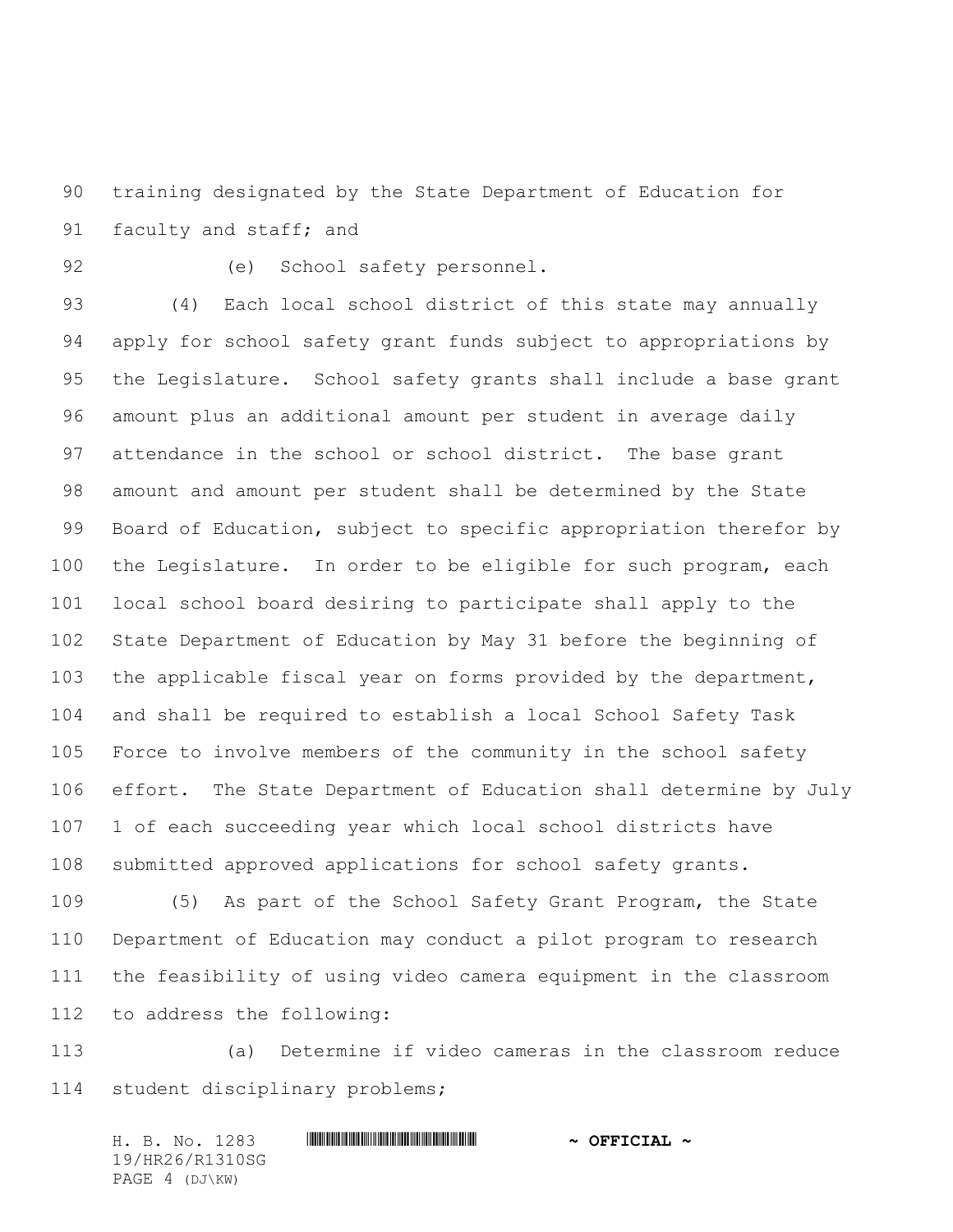(b) Enable teachers to present clear and convincing evidence of a student's disruptive behavior to the student, the principal, the superintendent and the student's parents; and (c) Enable teachers to review teaching performance and receive diagnostic feedback for developmental purposes.

 (6) Any local school district may use audio/visual-monitoring equipment in classrooms, hallways, buildings, grounds and buses for the purpose of monitoring school disciplinary problems.

 (7) As a component of the comprehensive local school district school safety plan required under subsection (2) of this section, the school board of a school district may adopt and implement a policy addressing sexual abuse of children, to be known as "Erin's Law Awareness." Any policy adopted under this subsection may include or address, but need not be limited to, the following:

 (a) Methods for increasing teacher, student and parental awareness of issues regarding sexual abuse of children, including knowledge of likely warning signs indicating that a 134 child may be a victim of sexual abuse;

 (b) Educational information for parents or guardians, which may be included in the school handbook, on the warning signs 137 of a child being abused, along with any needed assistance, 138 referral or resource information;

H. B. No. 1283 **. HREGIAL 4 CERTICIAL 4 8 (REFICIAL 4** 19/HR26/R1310SG PAGE 5 (DJ\KW)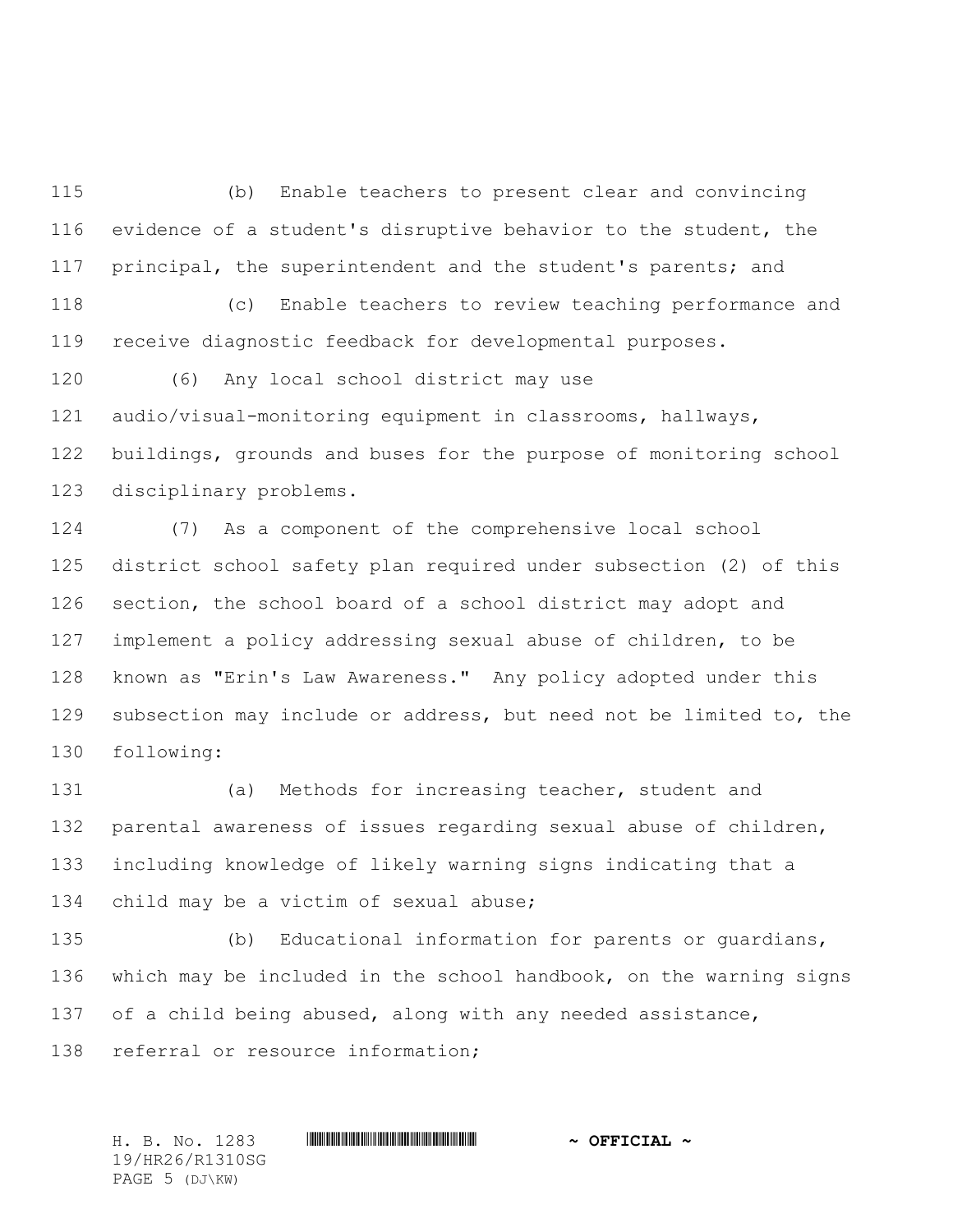(c) Training for school personnel on child sexual abuse;

 (d) Age-appropriate curriculum for students in prekindergarten through fifth grade;

 (e) Actions that a child who is a victim of sexual 144 abuse should take to obtain assistance and intervention;

 (f) Counseling and resources available for students affected by sexual abuse; and

 (g) Emotional and educational support for a child who has been abused to enable the child to be successful in school.

 (8) As part of the school safety grant program, the State Department of Education shall establish three (3) pilot programs in six (6) school districts utilizing an evidence-based curriculum

to provide students in Grades K-5 with skills to manage stress and

anxiety in order for them to be better equipped to handle

challenges in a healthy way and build resiliency. The Mississippi

Department of Mental Health shall be responsible for the selection

of the content of the evidence-based curriculum. The results of

this pilot program shall be measured and reported, and such

results shall be used in consideration of the implementation of

this curriculum statewide.

(9) As a component of the comprehensive local school

- district safety plan required under subsection (2) of this
- section, beginning in the 2019-2020 school year, the State
- Department of Education shall require local school districts to

H. B. No. 1283 \*HR26/R1310SG\* **~ OFFICIAL ~** 19/HR26/R1310SG PAGE 6 (DJ\KW)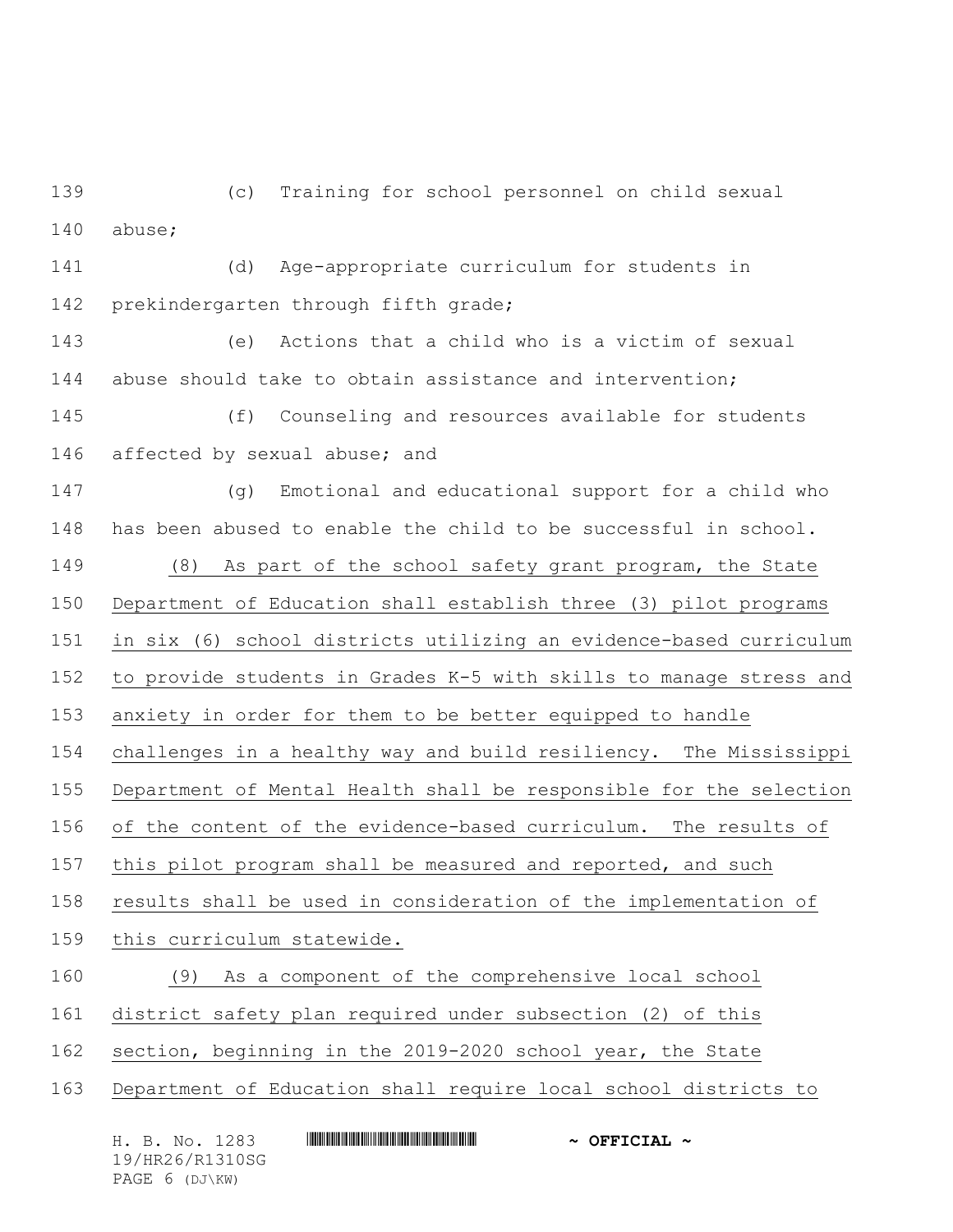conduct, every two (2) years, refresher training on mental health and suicide prevention for all school employees and personnel, including all cafeteria workers, custodians, teachers and administrators. The Mississippi Department of Mental Health shall be responsible for the development and/or selection of the content of the training, which training shall be provided at no cost to school employees. School districts shall report completion of the training to the State Department of Education.

 **SECTION 4.** Section 37-3-93, Mississippi Code of 1972, is amended as follows:

 37-3-93. (1) Subject to the availability of funding specifically appropriated for such purpose, there is established a School Crisis Management Program under the State Department of Education. This program is to be initiated and executed by the department using only existing staff and resources. Under this program, the State Department of Education shall create an office making available a quick response team of personnel trained in school safety and crisis management to respond to traumatic or violent situations that impact students and faculty in the public schools in Mississippi. The required School Crisis Management Program shall operate in accordance with the following:

 (a) The basic response team shall consist of those personnel designated by the State Superintendent of Public Education, or their designees, depending on the size of the school and the nature of the event.

H. B. No. 1283 **HIRNA-RANGE AND ALL AND A OFFICIAL ~** 19/HR26/R1310SG PAGE 7 (DJ\KW)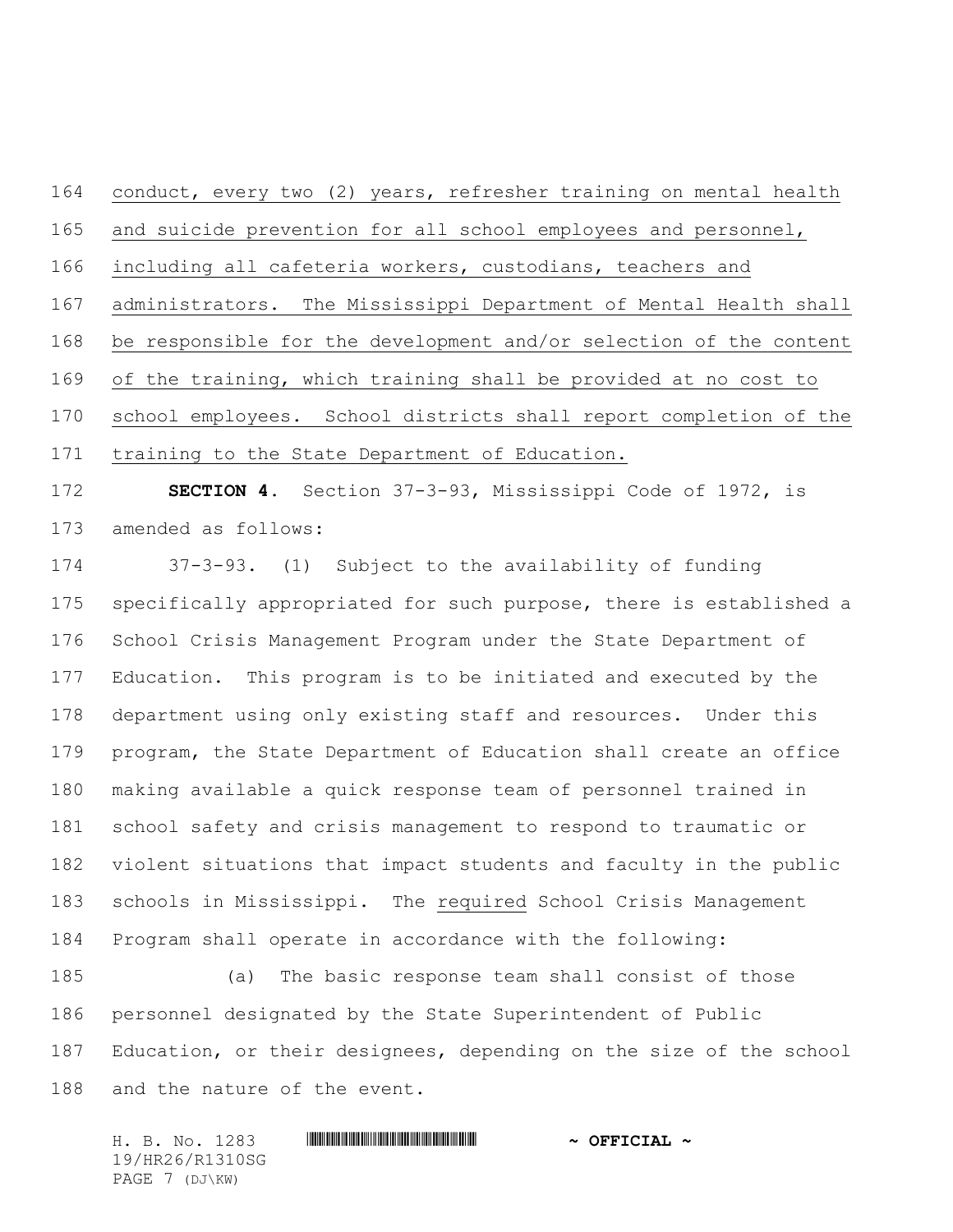(b) In order to access the services of a response team, the request must be made by the local school principal or the superintendent of schools, who shall make the request to the State Department of Education or its contact designee.

 (c) A response team shall enter a school to work with students and faculty for a period of no more than three (3) days, unless otherwise requested by the school district.

 (d) The State Department of Education, or its designee, shall operate a toll-free incoming wide area telephone service for the purpose of receiving reports of suspected cases of school violence and other traumatic situations impacting on students and faculty in the public schools.

 (e) The request made by a school district to access the services of a response team following a school safety incident may seek a review of the local school district's safety plan, and the results of this evaluation may be published by the local school board in a newspaper with wide circulation in the district.

 (f) Subject to the availability of funds specifically appropriated therefor by the Legislature, the expenses of the quick response teams and their administrative support shall be provided from state funds. The State Department of Education may apply for and expend funds for the support and maintenance of this program from private and other funding sources.

 (2) Local school districts, school superintendents and principals may request and utilize the services of quick response

H. B. No. 1283 \*HR26/R1310SG\* **~ OFFICIAL ~** 19/HR26/R1310SG PAGE 8 (DJ\KW)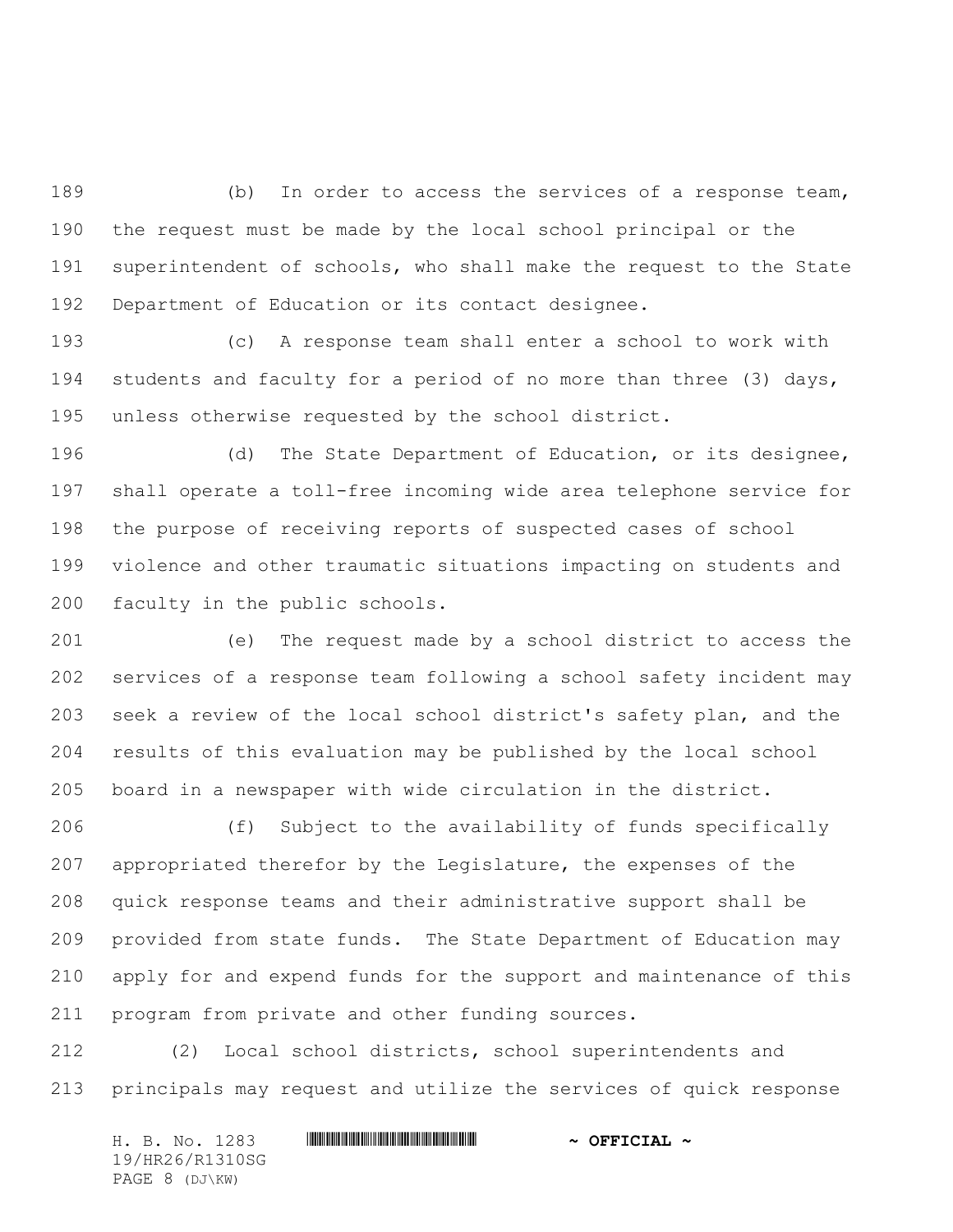teams provided for under this section; however, this section does not require school officials to request the services of quick response teams.

 (3) As a component of the School Crisis Management Program, the Mississippi Office of Homeland Security shall develop a curriculum, train and certify threat assessment officers. A certified threat assessment officer shall conduct an annual inspection and threat assessment of each public school in the state. The threat assessment officer shall develop an improvement plan for each school inspected. The assessment shall include the inspection of surveillance equipment and building-specific floor plans. The findings of the inspection and threat assessment, including a copy of the improvement plan shall be provided to local law enforcement agencies and the local school board within four (4) weeks of completion.

 **SECTION 5.** Section 37-3-89, Mississippi Code of 1972, is brought forward as follows:

 37-3-89. The State Board of Education, acting through the Commission on Teacher and Administrator Education, Certification and Licensure and Development, shall require each educator preparation program in the state, as a condition for approval, to include a course or courses on school discipline or classroom management as a required part of the teacher education program. All school discipline or classroom management courses offered by a

H. B. No. 1283 \*HR26/R1310SG\* **~ OFFICIAL ~** 19/HR26/R1310SG PAGE 9 (DJ\KW)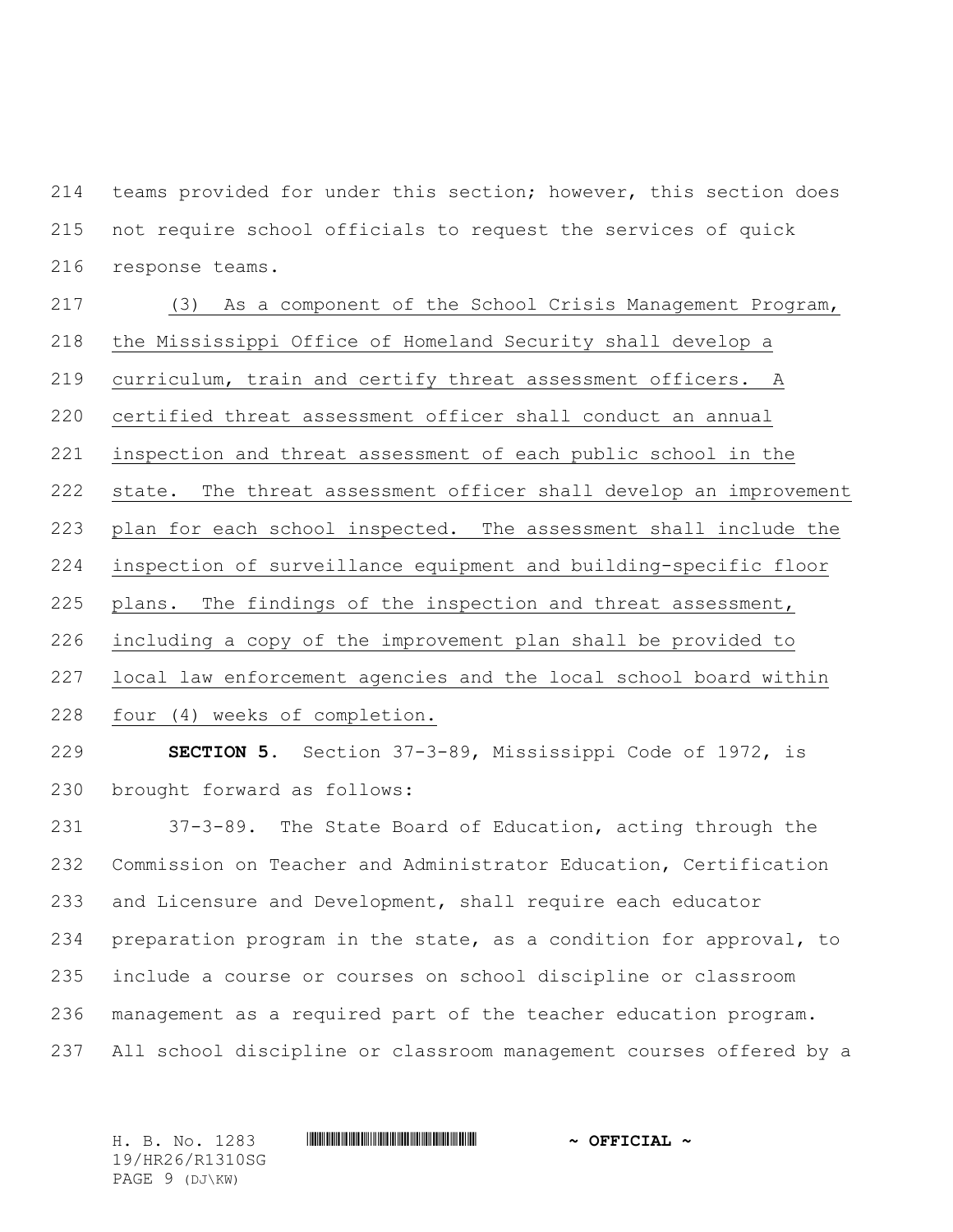teacher education program shall be approved by the Educator License Commission.

 **SECTION 6.** Section 37-3-91, Mississippi Code of 1972, is amended as follows:

 37-3-91. (1) Subject to the availability of funds appropriated for such purpose, the State Department of Education may establish regional behavioral institutes for the purpose of providing state-of-the-art training to teachers and administrators in discipline and classroom management strategies and behavioral health screenings for students.

 (2) Any school district may volunteer to participate in a regional behavioral institute. However, the State Department of Education may require a school district to participate in a regional behavioral institute if the department determines that such participation is in the best interest of the school district based upon:

 (a) Complaints received and determined by the department to be valid which relate to disciplinary problems in the school district;

 (b) Any visit to the school by representatives of the department which indicates disciplinary problems in the school district; or

 (c) A review of reports submitted by a school district to the department which indicates disciplinary problems in the school district.

H. B. No. 1283 \*HR26/R1310SG\* **~ OFFICIAL ~** 19/HR26/R1310SG PAGE 10 (DJ\KW)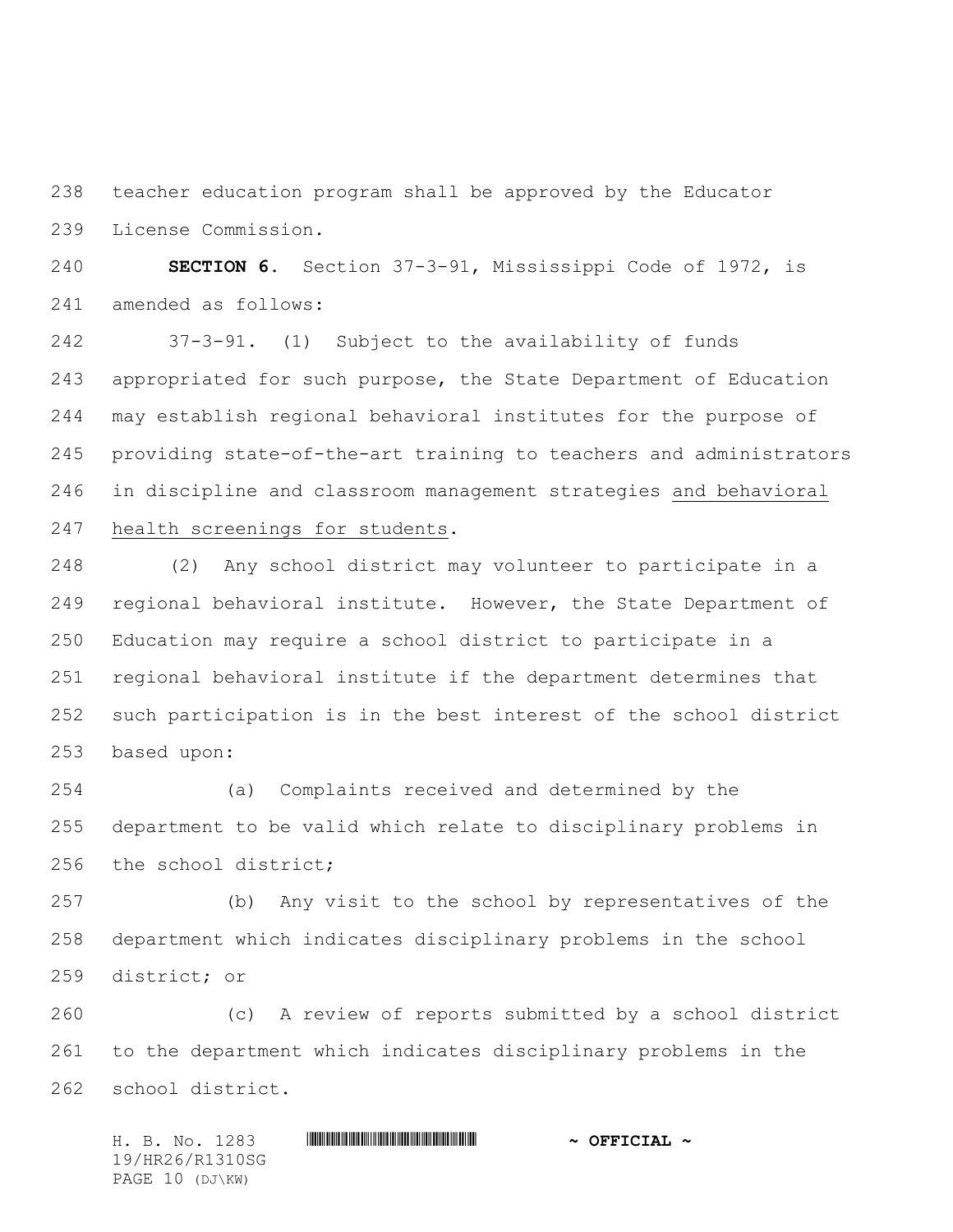## (3) Effective with the 2019-2020 school year, the Mississippi Department of Mental Health shall develop a standardized Memorandum of Understanding ("MOU") to be utilized by the Mississippi Department of Mental Health certified mental health providers and mental health facilities in providing mental health services to local school districts. The MOU shall include standardized behavioral health screening and referral protocols, procedures and forms to be utilized by the local school districts. Any standardized behavioral health screening and referral protocols shall only be performed on students with the approval of 273 the student's parent or legal guardian. The Mississippi Department of Mental Health shall provide online training for appropriate school personnel to conduct initial behavioral health screenings of students experiencing or exhibiting behavioral stress or at risk of harming themselves or others. **SECTION 7.** Section 37-3-82, Mississippi Code of 1972, is

amended as follows:

 37-3-82. (1) There is hereby established the Mississippi Community Oriented Policing Services in Schools (MCOPS) grant program in the State Department of Education to provide funding, pursuant to specific appropriation by the Legislature therefor, to assist law enforcement agencies in providing additional School Resource Officers to engage in community policing in and around primary and secondary schools. The MCOPS program shall authorize the State Department of Education to make grants to increase

H. B. No. 1283 **HIRNA-RANGE AND ALL AND A OFFICIAL ~** 19/HR26/R1310SG PAGE 11 (DJ\KW)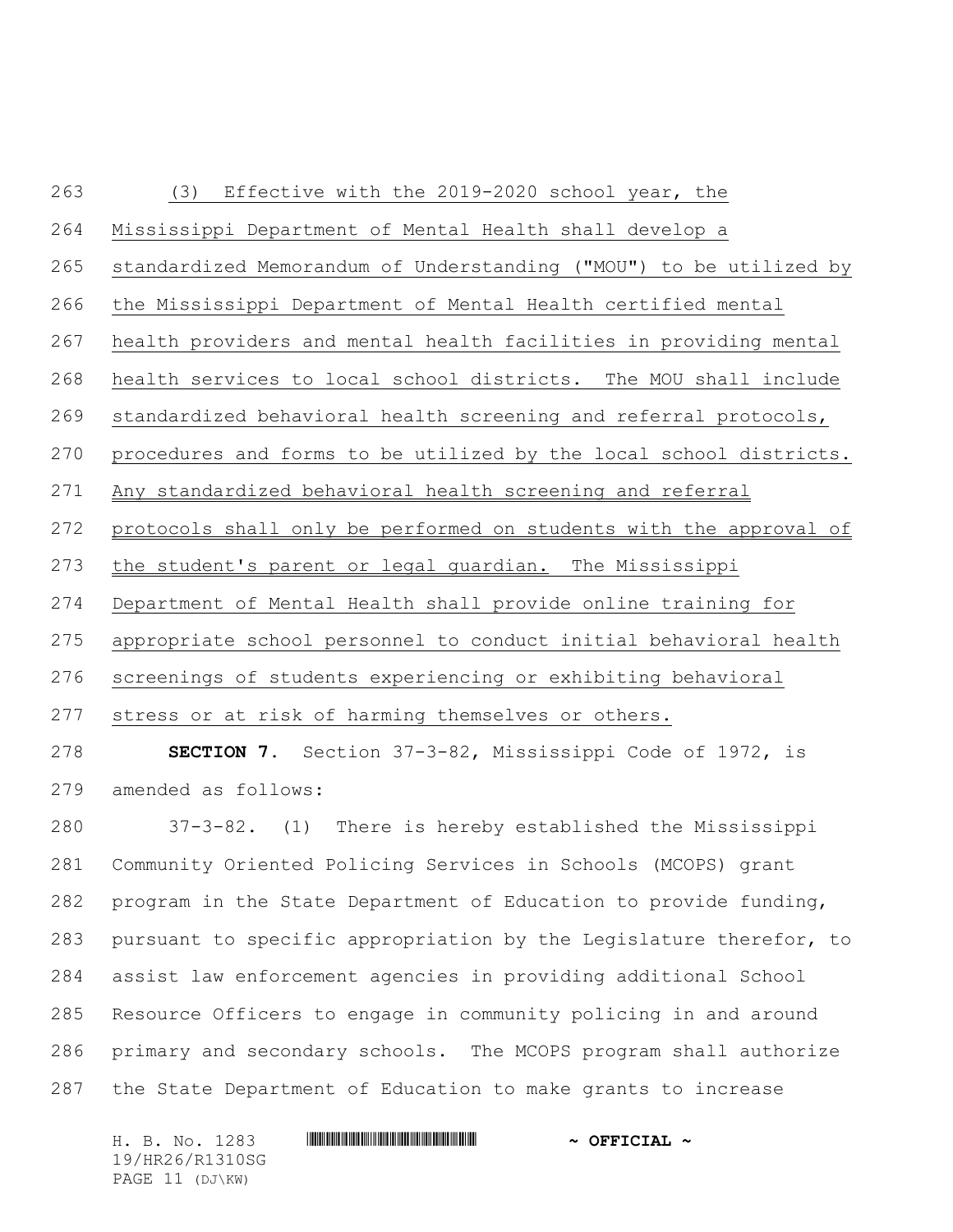deployment of law enforcement officers in order (a) to increase or enhance community policing in this state, (b) that trained, sworn enforcement officers assigned to schools play an integral part in the development and/or enhancement of a comprehensive school safety plan, and (c) that the presence of these officers shall provide schools with a direct link to local law enforcement agencies.

 (2) The MCOPS program shall meet the following requirements and standards:

 (a) This program shall provide an incentive for law enforcement agencies to build collaborative partnerships with the school community and to use community policing efforts to combat school violence and implement educational programs to improve student and school safety.

 (b) The additional School Resource Officers must devote at least seventy-five percent (75%) of their time to work in and around primary and secondary schools, in addition to the time that School Resource Officers are devoting in the absence of the MCOPS in Schools grant.

 (c) Beginning with the 2019-2020 school year, the MCOPS in Schools program shall provide a **\* \* \*** minimum state contribution of up to Ten Thousand Dollars (\$10,000.00) per officer position over the one-year grant period, to be matched from local funds on a 50/50 matching basis. Officers paid with MCOPS funds may be employed by the local law enforcement agency or

H. B. No. 1283 **HIRNA-RANGE AND ALL AND A OFFICIAL ~** 19/HR26/R1310SG PAGE 12 (DJ\KW)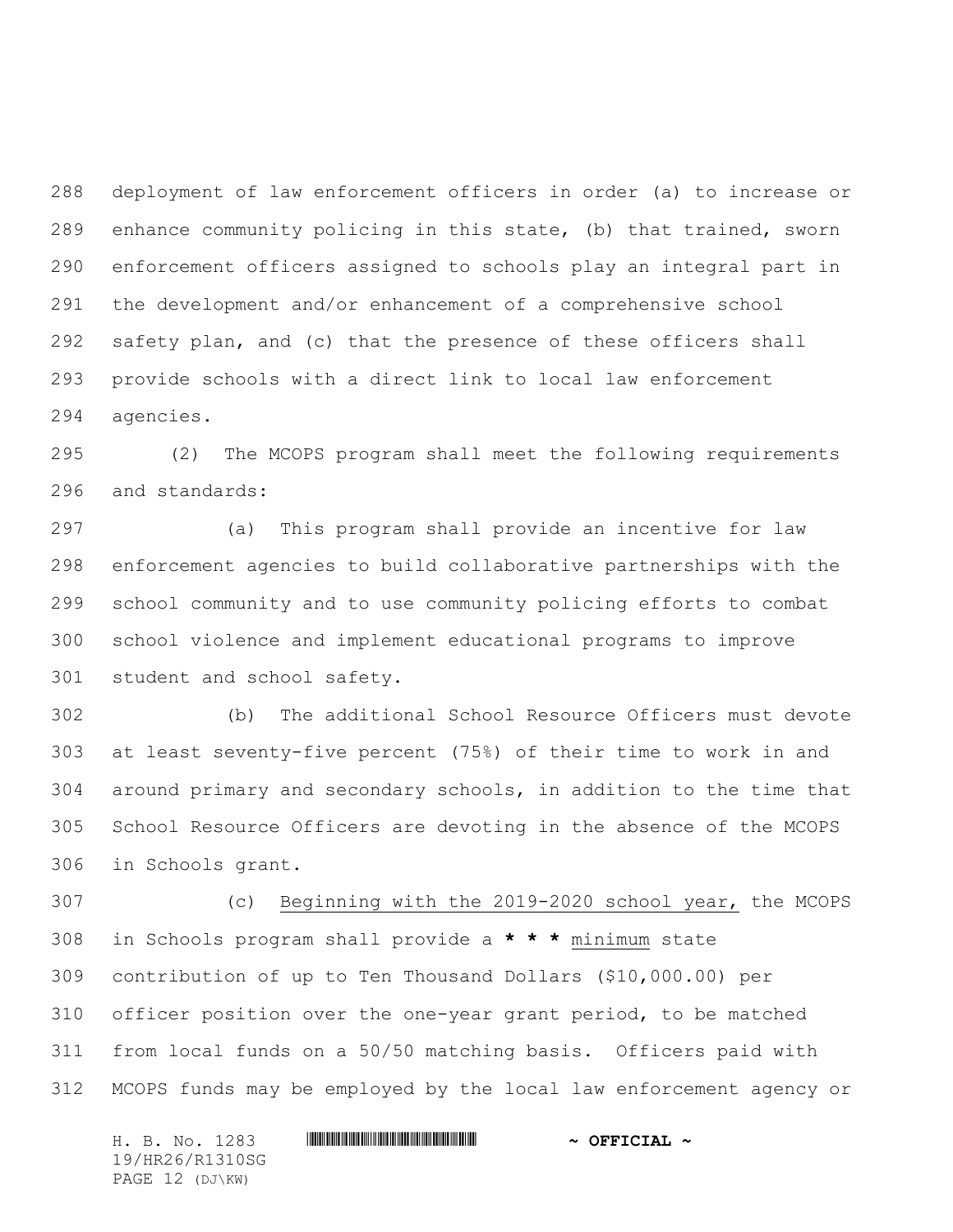by the local school district. MCOPS funds may be used to pay for entry-level salaries and benefits of newly trained additional School Resource Officers and may be used to pay the salaries and benefits of School Resource Officers employed prior to July 1, 2013. All jurisdictions that apply must demonstrate that they have primary law enforcement authority over the school(s) identified in their application and demonstrate their inability to implement this project without state assistance. Schools or law enforcement agencies may not reduce its overall federal, state, locally funded level of sworn officers (including other School Resource Officers or other sworn officers assigned to the schools) as a result of applying for or receiving MCOPS in Schools grant funding. MCOPS in Schools funding may be used to rehire sworn officers previously employed who have been laid off for financial reasons unrelated to the availability of the MCOPS in Schools grant, but must obtain prior written approval from the State Department of Education. MCOPS in Schools funding may be used to 330 train school resource officers. In order to be eligible for such program, each local school board desiring to participate shall apply to the State Department of Education by May 31 before the beginning of the applicable fiscal year on forms provided by the department. The State Department of Education shall determine by July 1 of each succeeding year which local school districts have submitted approved applications for School Resource Officer funding.

H. B. No. 1283 \*HR26/R1310SG\* **~ OFFICIAL ~** 19/HR26/R1310SG PAGE 13 (DJ\KW)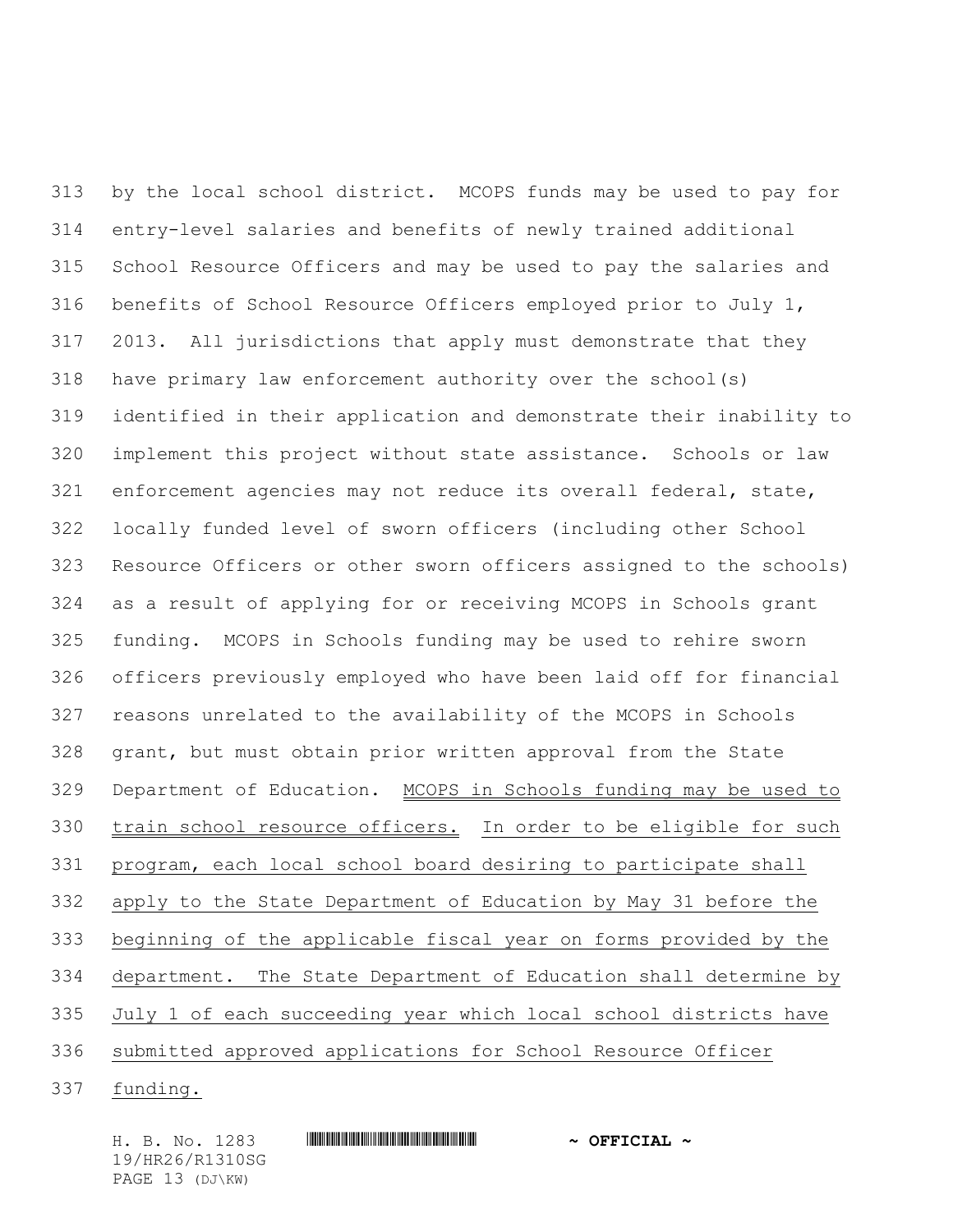( **\* \* \***d) School Resource Officers (SROs) may serve in a variety of roles, including, but not limited to, that of a law enforcement officer/safety specialist, law-related educator, and problem-solver/community liaison. These officers may teach programs such as crime prevention, substance abuse prevention, and gang resistance as well as monitor and assist troubled students through mentoring programs. The School Resource Officer(s) may also identify physical changes in the environment that may reduce crime in and around the schools, as well as assist in developing school policies which address criminal activity and school safety. The application must also include a Memorandum of Understanding (MOU), signed by the law enforcement executive and the appropriate school official(s), to document the roles and responsibilities to be undertaken by the law enforcement agency and the educational school partner(s) through this collaborative effort. The application must also include a Narrative Addendum to document that the School Resource Officer(s) will be assigned to work in and around primary or secondary schools and provide supporting documentation in the following areas: problem identification and justification, community policing strategies to be used by the officers, quality and level of commitment to the effort, and the link to community policing.

 ( **\* \* \***e) All agencies receiving awards through the MCOPS in Schools program are required to send the School Resource Officer position(s) funded by this grant, to the Mississippi Law

H. B. No. 1283 **HIRNA-RANGE AND ALL AND A OFFICIAL ~** 19/HR26/R1310SG PAGE 14 (DJ\KW)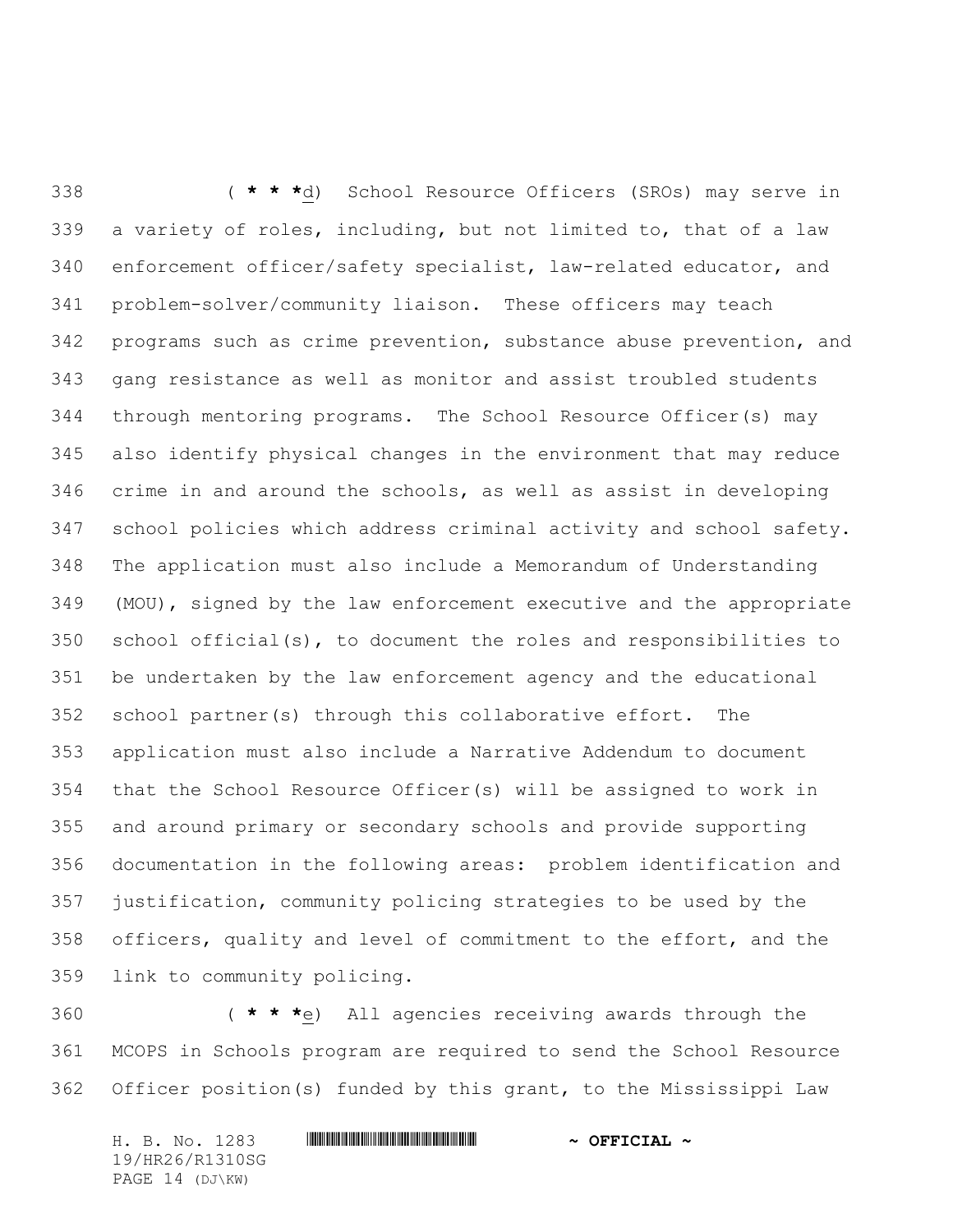Enforcement Officers' Training Academy where they shall be required to participate in training through the Advanced Law Enforcement Rapid Response Training Program at the academy, with the cost to be defrayed from the MCOPS program. The MCOPS Office of the State Department of Education will reimburse grantees for training, per diem, travel, and lodging costs for attendance of required participants up to a maximum of One Thousand Two Hundred Dollars (\$1,200.00) per person attending. Applicants receiving an MCOPS in Schools grant, will receive additional training information following notification of the grant award. The MCOPS in Schools training requirement must be completed prior to the end of twelve-month grant funding for officer positions.

 (3) The State Department of Education shall promulgate rules and regulations prescribing procedures for the application, expenditure requirements and the administration of the Mississippi Community Oriented Policing Services in Schools (MCOPS) program established in this section, and shall make a report on the implementation of the MCOPS program with any recommendations to the **\* \* \*** 2020 Regular Session of the Legislature.

 **SECTION 8.** Section 95-15-1, Mississippi Code of 1972, is amended as follows:

 95-15-1. **Limitation of liability for report of suspicious activity or behavior.** (1) The School Safety Center within the

State Department of Education shall develop and implement a

statewide media campaign to prioritize and raise awareness for the

H. B. No. 1283 \*HR26/R1310SG\* **~ OFFICIAL ~** 19/HR26/R1310SG PAGE 15 (DJ\KW)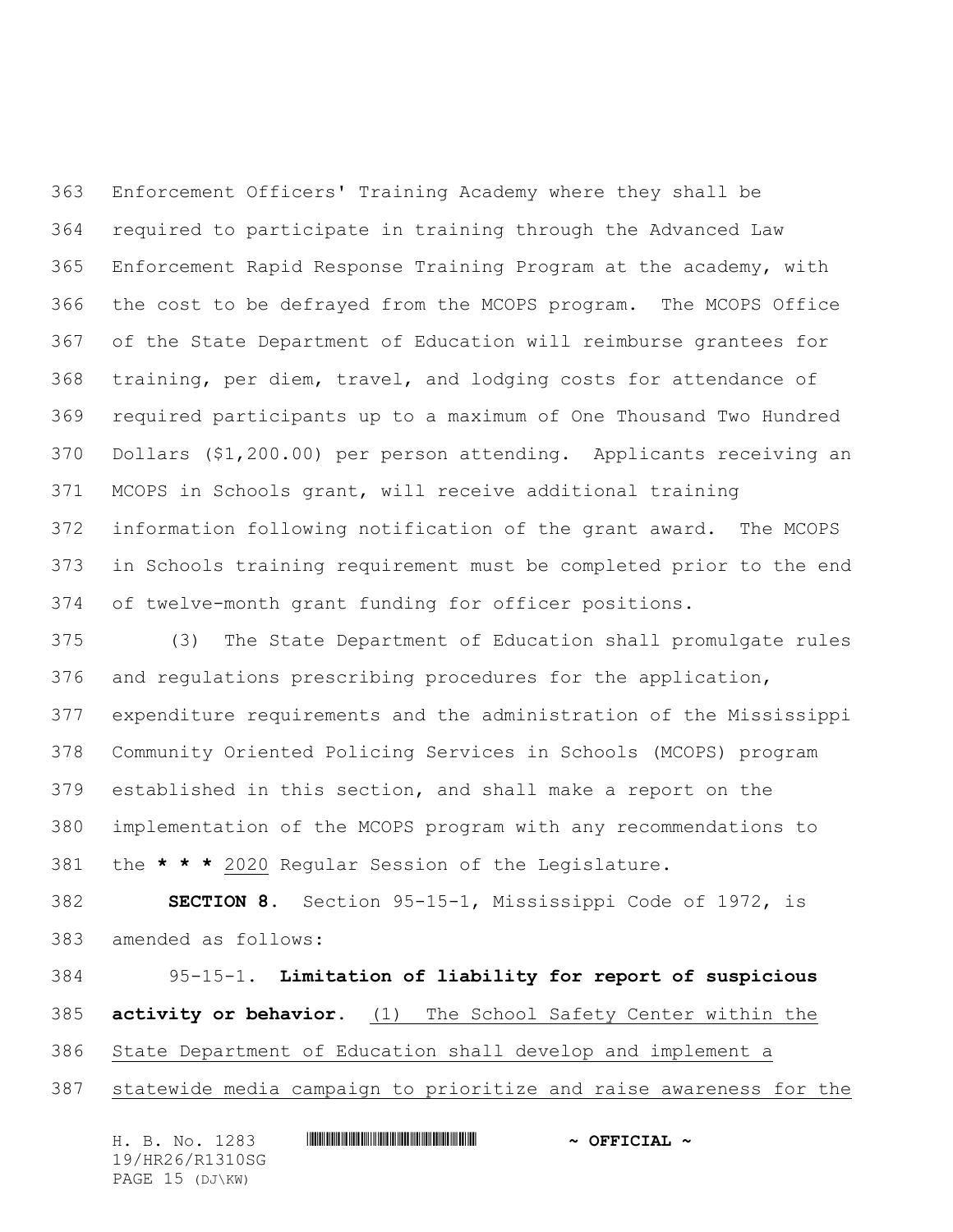"See Something, Say Something Act" established under this section, as well as the national campaign established by the United States Department of Homeland Security, as a measure to encourage good faith reporting of suspicious activity to law enforcement agencies. The media campaign shall inform the public of the protections provided by the law in addition to useful tools, resources, appropriate local law enforcement agencies and emergency services contact information, and partnering entities, including, the Mississippi Office of Homeland Security, the Mississippi Department of Public Safety and the Mississippi Department of Mental Health. In addition to the media campaign, the School Safety Center shall also make this information available on the Internet website of the State Department of Education.

 ( **\* \* \***2) A person who in good faith makes a report of suspicious activity or behavior shall be immune from civil and criminal liability for the making of the report if the report is based on objectively reasonable suspicion.

 ( **\* \* \***3) For purposes of this section, "report of suspicious activity or behavior" means any communication to a law enforcement officer or agency or other appropriate authority of the behavior or activity of another person if the report is made with the reasonable belief that the behavior or activity constitutes or is in furtherance of an act of terrorism.

H. B. No. 1283 **HIRNA-RANGE AND ALL AND A OFFICIAL ~** 19/HR26/R1310SG PAGE 16 (DJ\KW)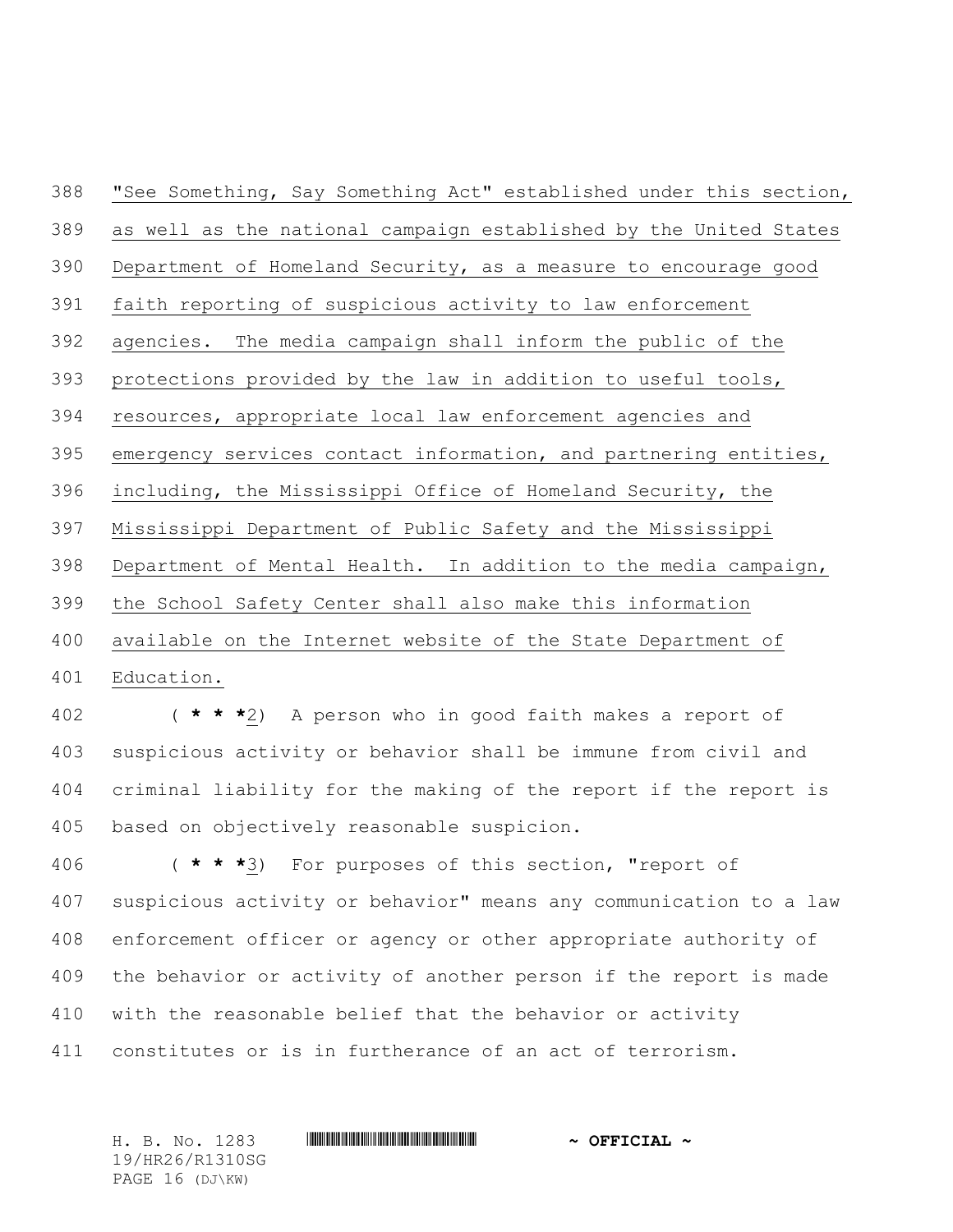( **\* \* \***4) This section does not apply to the intentional making of a report known to be false, including a violation of Section 97-35-47, or to a report made with reckless disregard for the truth of the report.

 **SECTION 9.** Section 45-1-2, Mississippi Code of 1972, is amended as follows:

 45-1-2. (1) The Executive Director of the Department of Public Safety shall be the Commissioner of Public Safety.

 (2) The Commissioner of Public Safety shall establish the organizational structure of the Department of Public Safety, which shall include the creation of any units necessary to implement the duties assigned to the department and consistent with specific requirements of law including, but not limited to:

(a) Office of Public Safety Planning;

(b) Office of Medical Examiner;

(c) Office of Mississippi Highway Safety Patrol;

(d) Office of Forensics Laboratories;

(e) Office of Law Enforcement Officers' Training

Academy;

431 (f) Office of Support Services;

 (g) Office of Narcotics, which shall be known as the Bureau of Narcotics; and

(h) Office of Homeland Security.

 (3) The department shall be headed by a commissioner, who 436 shall be appointed by and serve at the pleasure of the Governor.

H. B. No. 1283 \*HR26/R1310SG\* **~ OFFICIAL ~** 19/HR26/R1310SG PAGE 17 (DJ\KW)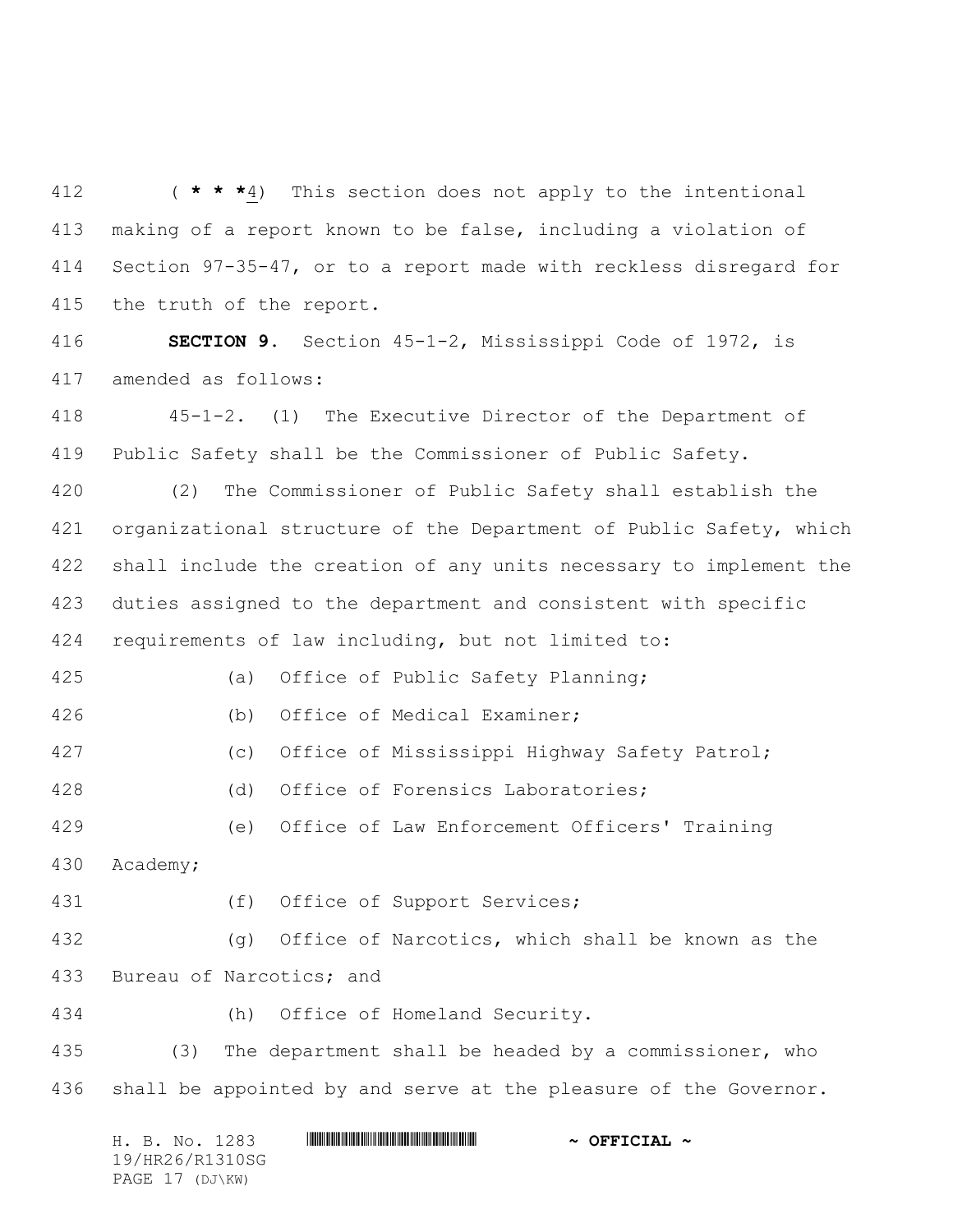The appointment of the commissioner shall be made with the advice and consent of the Senate. The commissioner may assign to the appropriate offices such powers and duties as deemed appropriate to carry out the department's lawful functions.

 (4) The commissioner of the department shall appoint heads 442 of offices, who shall serve at the pleasure of the commissioner. The commissioner shall have the authority to organize the offices established by subsection (2) of this section as deemed appropriate to carry out the responsibilities of the department. The organization charts of the department shall be presented annually with the budget request of the Governor for review by the Legislature.

 (5) The commissioner of the department shall appoint, from within the Department of Public Safety, a statewide safety training officer who shall serve at the pleasure of the commissioner and whose duty it shall be to perform public training for both law enforcement and private persons throughout the state concerning proper emergency response to the mentally ill, terroristic threats or acts, domestic conflict, other conflict resolution, and such other matters as the commissioner may direct. (6) The commissioner of the department shall establish within the Office of Homeland Security a Mississippi Analysis and Information Center (MSAIC Fusion Center) which shall be the highest priority for the allocation of available federal resources for statewide information sharing, including the deployment of

H. B. No. 1283 \*HR26/R1310SG\* **~ OFFICIAL ~** 19/HR26/R1310SG PAGE 18 (DJ\KW)